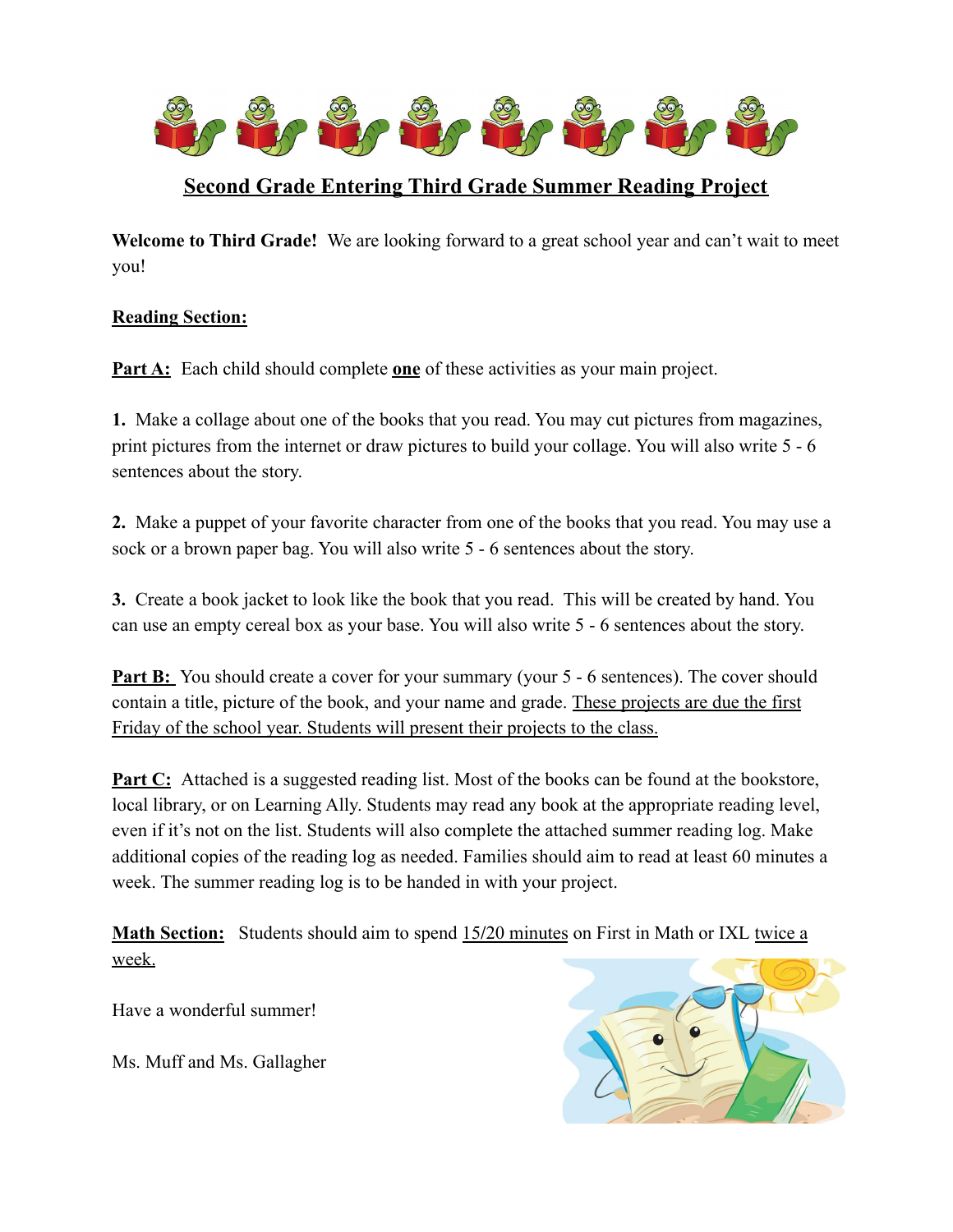### **Suggested Summer Reading Book List**

- 1. *The Best School Year Ever* by Barbara Robinson
- 2. *The BFG* by Roald Dahl
- 3. *Charlotte's Web* by E.B. White
- 4. *Encyclopedia Brown, Boy Detective* by Donald J. Sobol
- 5. *The Adventures of Taxi Dog* by Debra and Sal Barracca
- 6. *Amelia Bedelia Book Series* by Herman Parish
- 7. *Jigsaw Jones Mystery Book Series* by James Preller
- 8. *Flat Stanley Book Series* by Jeff Brown
- 9. *The Giving Tree* by Shel Silverstein
- 10. *The Great Kapok Tree* by Lynne Cherry
- 11. *Junie B. Jones Book Series* by Barbara Park
- 12. *Lilly's Purple Plastic Purse* by Kevin Henkes
- 13. *Martha Blah Blah* by Susan Meddaugh
- 14. *Stellaluna* by Janell Cannon
- 15. *Magic Tree House Book Series* by Mary Pope Osborne
- 16. *Zelda and Ivy Book Series* by Laura McGee Kvasnosky
- 17. *Totally True Adventures Book Series*
- 18. *Discovering Mars: The Amazing Story of the Red Planet* by Melvin Berger
- 19. *13 Planets: The Latest View of the Solar System* by David Aguilar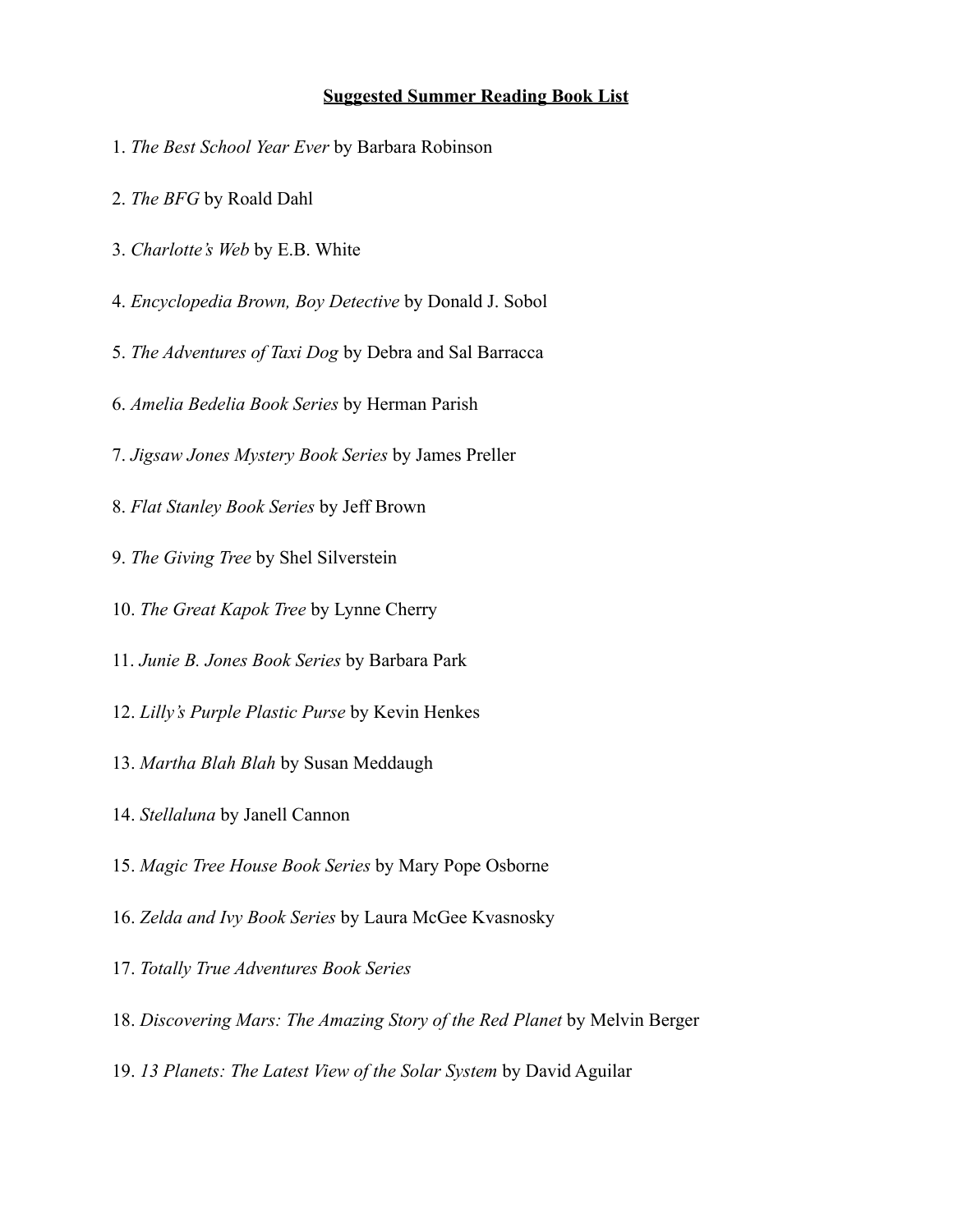- 20. *Who Was Book Series*
- 21. *Hidden Figures Young Readers Edition* by Margot Lee Shetterly
- 22. *Last Day on Mars* by Kevin Emerson
- 23. *Brother Eagle, Sister Sky* by Susan Jeffers
- 24. *How to Eat Fried Worms* by Thomas Rockwelll
- 25. *The Keeping Quilt* by Patricia Polacco
- 26. *Miss Nelson is Missing!* by Harry G. Allard Jr.
- 27. *Mr. Popper's Penguins* by Florence and Richard Atwater
- 28. *Ramona Collection Book Series* by Beverly Cleary
- 29. *Sarah, Plain and Tall* by Patricia MacLachlan
- 30. *My Weird School Book Series* by Dan Gutman
- 31. *The One and Only Ivan* by Katherine Applegate
- 32. *A to Z Mysteries Book Series* by Ron Roy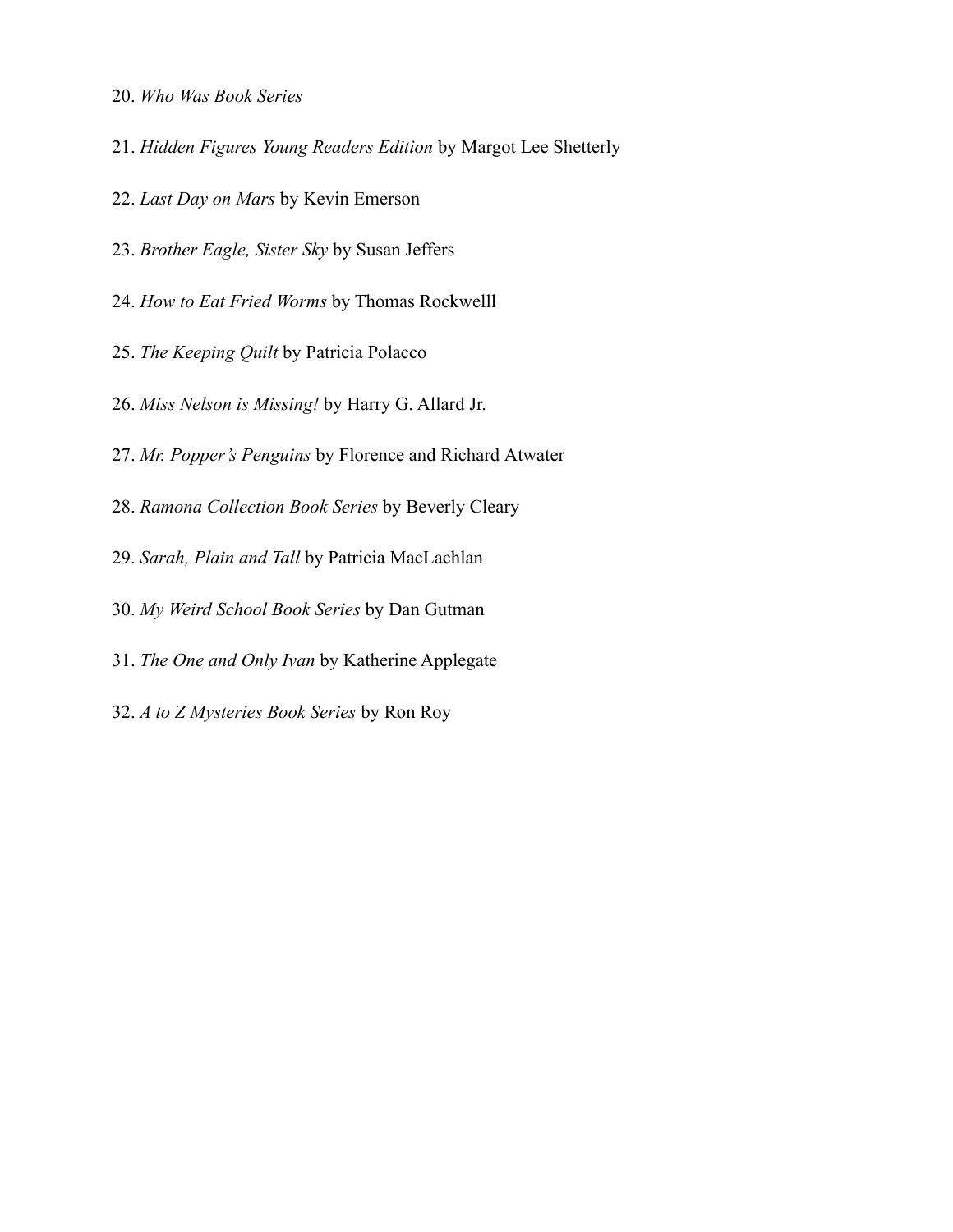

Name: \_\_\_\_\_\_\_\_\_\_\_\_\_\_\_\_\_\_\_\_\_\_\_\_\_\_\_\_\_\_\_\_\_\_\_\_\_\_\_\_\_\_\_\_\_\_\_\_\_\_\_\_\_\_\_\_\_\_\_\_\_\_\_\_\_

| Date Finished<br>Reading | Book Title and Author | $\#$ of Pages |
|--------------------------|-----------------------|---------------|
|                          |                       |               |
|                          |                       |               |
|                          |                       |               |
|                          |                       |               |
|                          |                       |               |
|                          |                       |               |
|                          |                       |               |
|                          |                       |               |
|                          |                       |               |
|                          |                       |               |
|                          |                       |               |
|                          |                       |               |

Parent Signature: \_\_\_\_\_\_\_\_\_\_\_\_\_\_\_\_\_\_\_\_\_\_\_\_\_\_\_\_\_\_\_\_\_\_\_\_\_\_\_\_\_\_\_\_\_\_\_\_